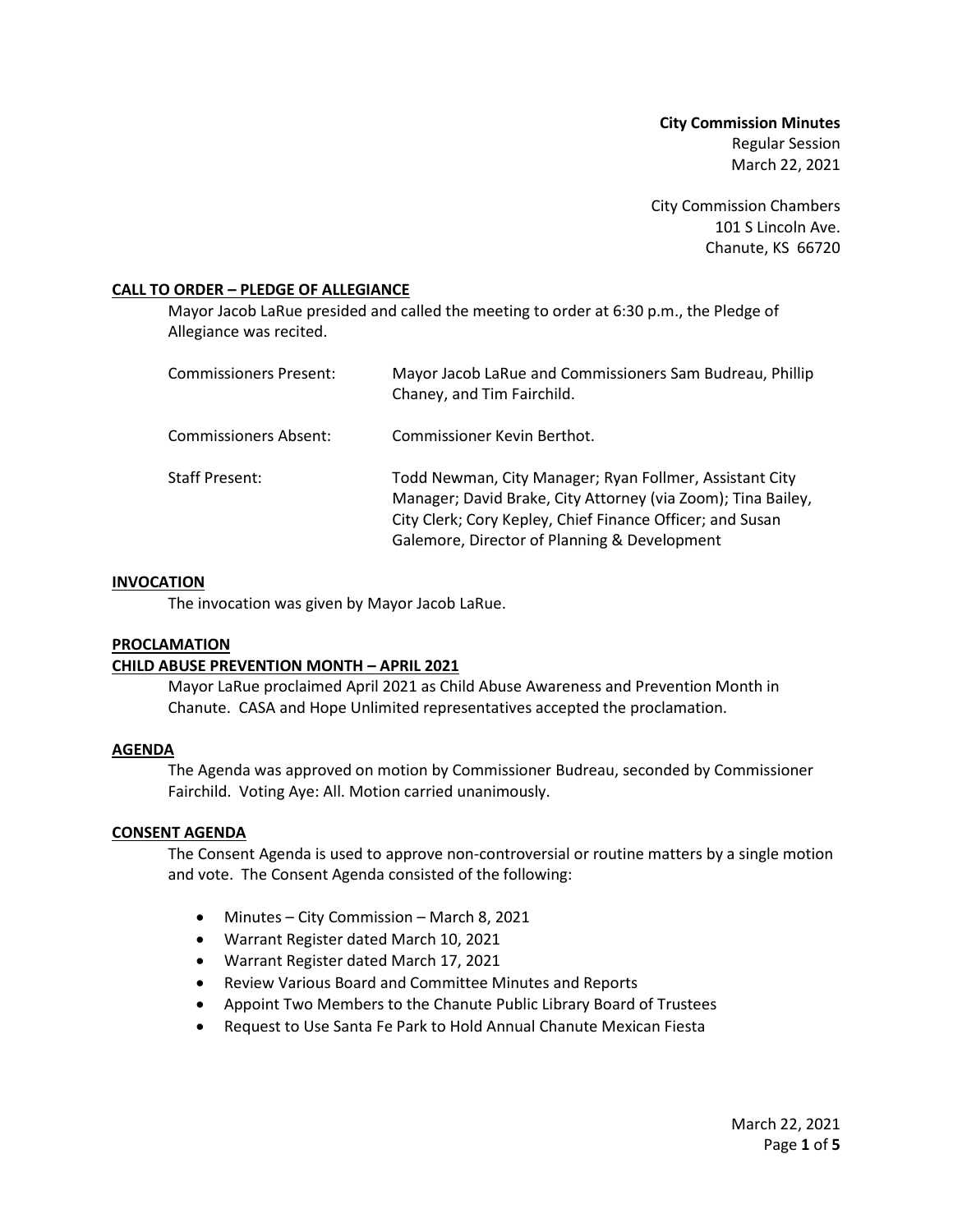General discussion was made. Items of discussion included the Chanute Mexican Fiesta, Library and Housing Authority Board Appointments, Depot Management Committee, and Various Board and Committee Minutes and Reports.

Comments were made by Chanute Mexican Fiesta Representative John Alonzo, City Manager Todd Newman, Assistant City Manager Ryan Follmer, and City Attorney David Brake.

Motion made by Commissioner Fairchild, seconded by Commissioner Budreau, to approve the Consent Agenda. Voting Aye: All. Motion carried unanimously.

#### **PUBLIC COMMENTS**

None

## **CITY MANAGER'S REPORT**

City Manager Todd Newman gave his report on City activities and operations. Items reported on included an update on the US-169 Project, City's Annual Spring Cleanup Week, the State's gas and electric low interest loans, and an upcoming Main Street Chanute 2025 meeting.

City Manager Todd Newman provided possible dates to schedule a Ribbon Cutting Ceremony at the new Santa Fe Ball Complex.

General discussion was made. Comments were made by City Manager Newman.

Commission consensus was for the City Manager to schedule the Ceremony on April 20, 2021 or April 22, 2021 and to provide further details to the governing body at a later date.

City Manager Todd Newman reported that the project cost for a  $35<sup>th</sup>$  & Santa Fe Traffic Signal will be placed on the next Agenda for review and discussion.

City Manager Todd Newman provided possible dates to schedule a Joint Work Session between the City Commission and Chanute Recreation Commission in order to review the building agreement.

General discussion was made. Comments were made by City Manager Newman.

Commission consensus was for the City Manager to schedule a Joint Work Session on April 21, 2021 at 5:30 p.m. and to provide further details to the governing body at a later date.

City Manager Todd Newman provided a brief overview of the construction cost and funding for new Animal Shelter.

General discussion was made. Comments were made by City Manager Newman and Chief Finance Officer Cory Kepley.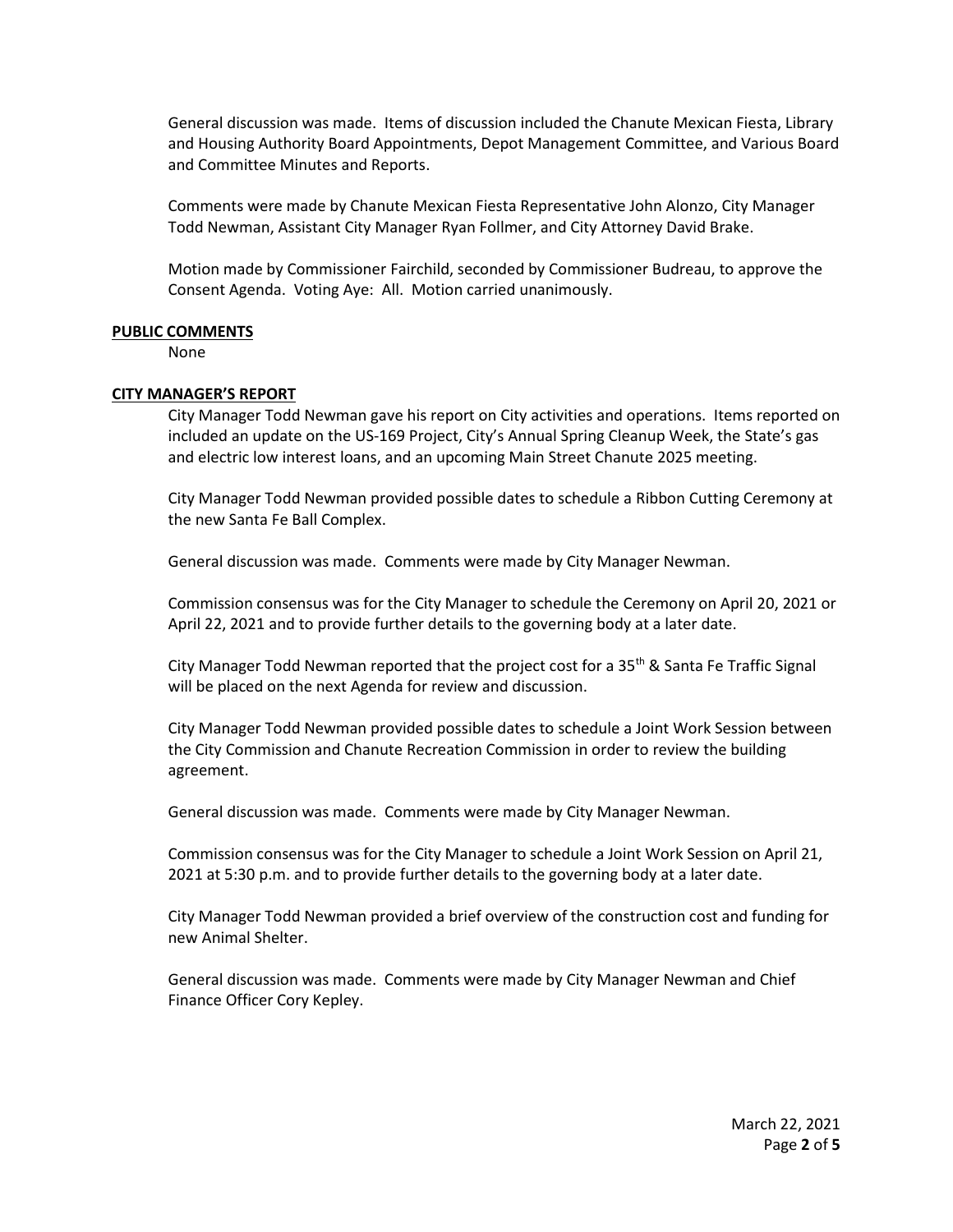## **NEW BUSINESS NEOSHO COUNTY ASSISTED LIVING, LLC, INDUSTRIAL REVENUE BONDS**

On February 24, 2014, the Chanute City Commission authorized the issuance of industrial revenue bonds for Neosho County Assisted Living, LLC. The proceeds from the bonds were used to construct an assisted living facility and a memory care unit. Neosho County Assisted Living, LLC, is assigning the facility to SLCG Chanute, LLC and a new bank is purchasing the bonds.

Bond counsel Gilmore & Bell has prepared the necessary legal documents to accomplish both proposed changes. The Resolution also authorizes the City to consent to the assignment to the new financing entity, STRIDE Bank. The City of Chanute is not liable for the repayment of industrial revenue bonds.

General discussion was made. Comments were made by City Attorney David Brake.

Motion made by Commissioner Budreau, seconded by Commissioner Fairchild, to adopt a Resolution of the Governing Body of Chanute, Kansas Authorizing the Redemption and Payment of its Taxable Industrial Revenue Bonds, Series 2014-A (Neosho County Assisted Living Project); and Authorizing the City to Consent to the Assignment of Certain Documents in Connection with its Taxable Industrial Revenue Bonds, Series 2014-B (Neosho County Assisted Living Project). Voting Aye: All. Motion carried unanimously.

The Resolution was assigned: No. 2021-23

## **CALENDAR FOR 2022 BUDGET WORK SESSIONS**

City staff provided possible dates for the governing body to consider for 2022 Budget Work Sessions.

General discussion was made. Comments were made by City Manager Todd Newman.

Commission Consensus was for City Staff to schedule Budget Work Sessions as presented.

## **21ST & PLUMMER AVENUE INTERSECTION – COST SHARE PROJECT**

Throughout the year, 21st and Plummer has been a hot topic with major concerns for safety due to its desperate need for repair. Although this intersection isn't in city limits there have been several discussions in regards to a joint project with the County in making these needed repairs.

A concept drawing and a cost estimate submitted by TranSystems for the 21st and Plummer intersection was provided for review. The presented project cost would not exceed \$545,000.00 with the City's share not to exceed \$151,700.00. KDOT is requesting that the County be a cosponsor of the project regardless if any County funding is presented towards the project costs. The Cost Share application is due April 9, 2021.

TranSystems Engineer Shawn Turner and City Director of Planning and Development Susan Galemore provided an overview of the project and the potential Cost Share Program.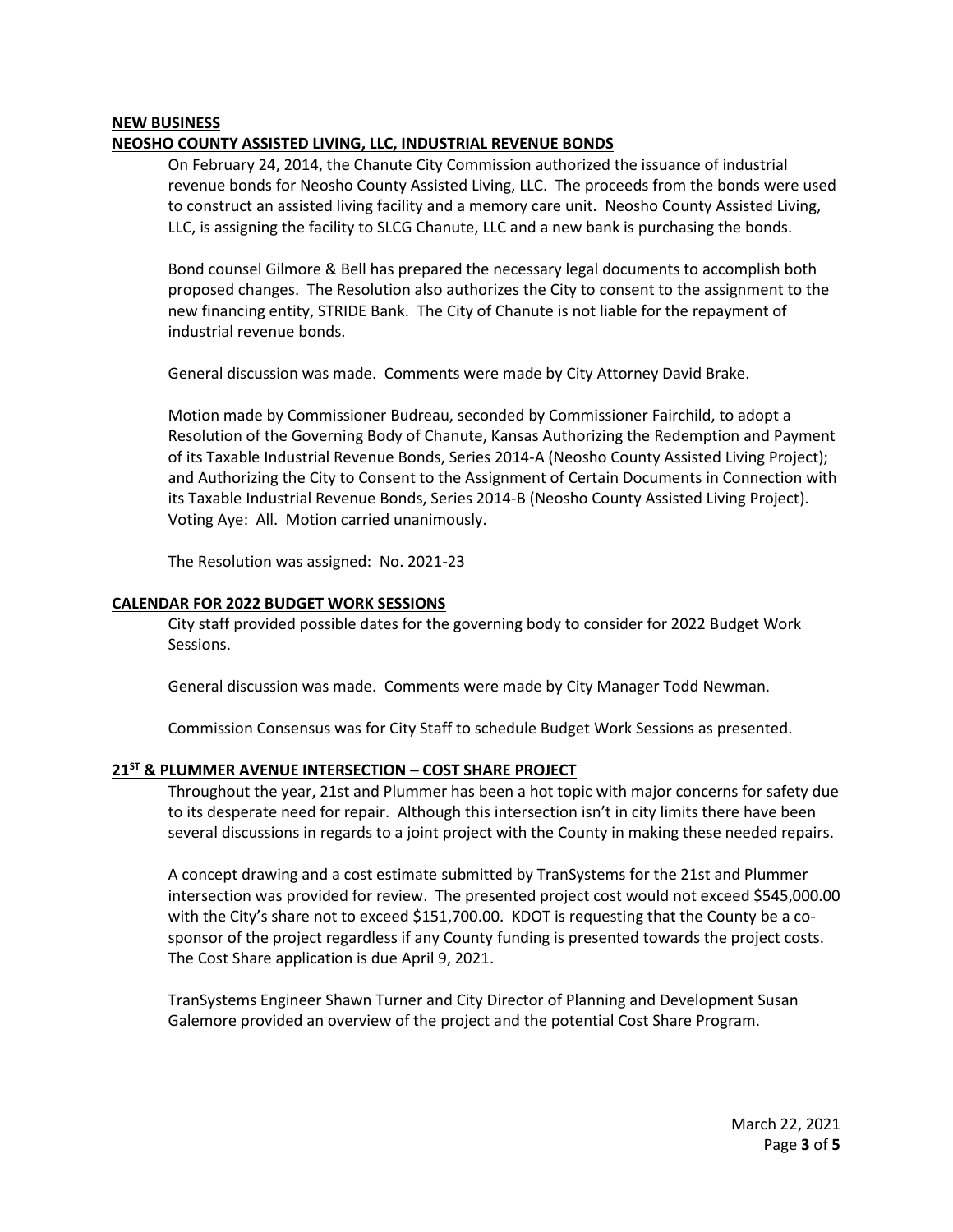General discussion was made. Comments were made by City Manager Todd Newman, Chief Finance Officer Cory Kepley, City Attorney David Brake, Director of Planning and Development Susan Galemore, and TranSystems Engineer Shawn Turner.

The Commission tabled this item to allow TranSystems time to provide a cost alternative for an additional turn lane and a traffic signal. The Commission will hold a Special Call Meeting on April 5, 2021 at 5:30 p.m. to consider this item and authorize City staff to move forward with the Cost Share application.

# **PROPERTY RESOLUTION – 1215 SOUTH CENTRAL PROPERTY RESOLUTION – 418 EAST CHESTNUT PROPERTY RESOLUTION – 720 SOUTH MALCOLM PROPERTY RESOLUTION – 310 SOUTH WESTERN PROPERTY RESOLUTION – 1102 NORTH STEUBEN**

Motion made by Commissioner Fairchild, seconded by Commissioner Budreau, to adopt resolution declaring that the above properties are in violation of Chanute Municipal Codes and authorizing abatement of certain nuisances as presented. Voting Aye: All. Motion carried unanimously.

The Resolutions were assigned: No. 2021-24, No. 2021-25, No. 2021-26, No. 2021-27, and No. 2021-28.

## **COMMISSION COMMENTS**

Commissioner Chaney commented on Property Resolutions and the lack of respect within the Community to keep their properties clean.

Commissioner Chaney requested that funding for repair of the Depot guttering and foundation is placed on a future Agenda for discussion.

Commissioner Chaney requested an update on the Airport Expansion Project.

General discussion was made. Comments were made by City Manager Todd Newman, Assistant City Manager Ryan Follmer, and City Attorney David Brake.

Commissioner Chaney requested follow-up for previous discussion related to e-mail utility billing statements.

General discussion was made. Comments were made by City Manager Todd Newman and Chief Finance Officer Cory Kepley.

The Commission would like City staff to provide the governing body with a cost share analysis for this item.

Commissioner Chaney reported that he had been contacted by residents in the area of  $9<sup>th</sup>/10<sup>th</sup>$ & Highland/Evergreen requesting connection to the City's fiber utility.